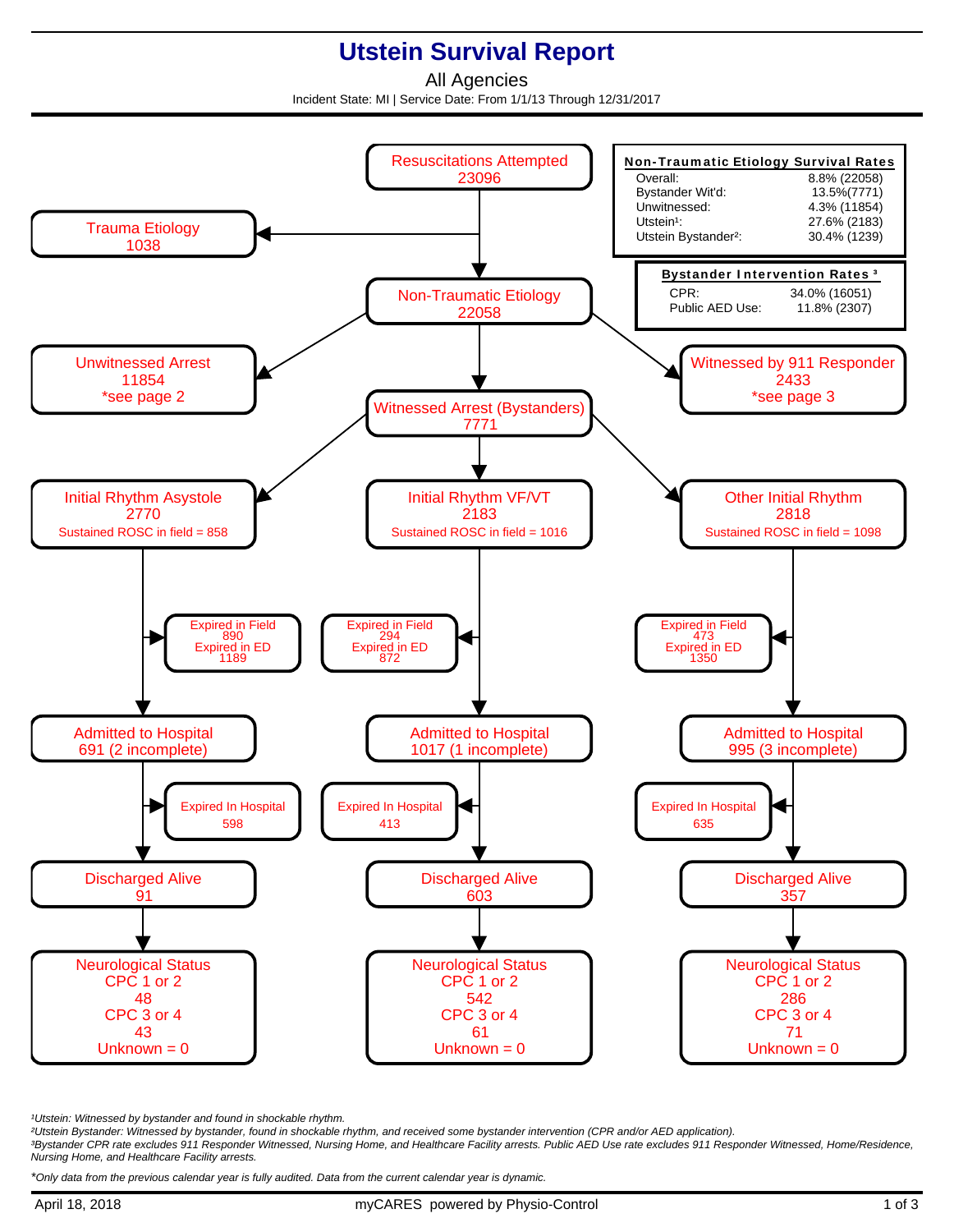## **Utstein Survival Report**

All Agencies Incident State: MI | Service Date: From 1/1/13 Through 12/31/2017